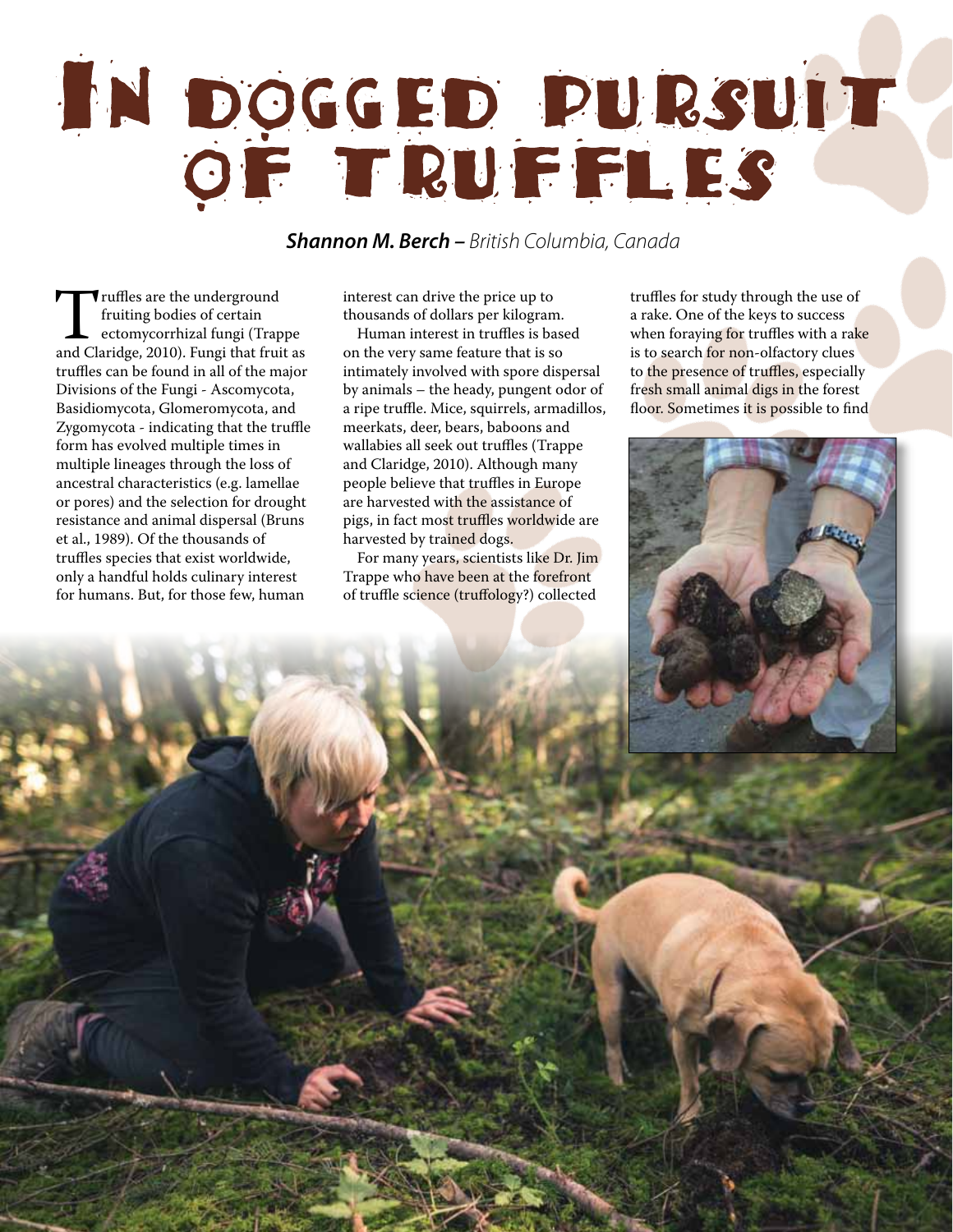

truffles left behind by the animal by "truffling" with a rake around these digs. Truffologists these days, like Dr. Alessandra Zambonelli, sometimes use trained truffle dogs to find the truffles they study (e.g. Lancellotti et al., 2016). Many fear that raking disrupts the soil, roots, mycorrhizas and mycelium and might decrease the number of truffles fruiting over time. Whether or not this is so, the clear problem with raking for truffles is that truffles of any maturity are found. Since only mature truffles are complexly odoriferous, raked truffles often include immature truffles with poor aromas and little appeal.

Knowledge of the diversity of truffles in

British Columbia (BC) had until recently been based on the occasional lucky find and the occasional incursion of truffologists from other parts of the Pacific Northwest. Two developments have changed this recently – the relatively easy availability of molecular analyses and the appearance on the scene of trained truffle dogs. DNA analysis of ectomycorrhizal root tips has contributed to the expansion of what we know about the diversity and distribution in BC of true truffle species in the genus *Tuber* (Berch and Bonito, 2016). A search through GenBank using

the terms "environmental sample," "fungus," and "British Columbia" produces over 700 accessions and many of those are truffles in the broad sense (e.g. false truffles such as *Rhizopogon*, *Gautieria*, *Hysterangium*). Trained truffle dogs are now providing us with actual collections of ripe truffles that are now making their way into fungal collections at the University of British Columbia (UBC) and Pacific Forestry Centre (DAVFP).

with the death of her beloved cat. Pursuing a lifelong desire to own a dog, she researched many pure and designer breeds in search of a dog that would be neither too large nor too "precious," that would be loyal, friendly, relaxed, and up for a day in the woods yet not too prone to wandering. She hit on the puggle – part beagle, part pug – which promised the best of both breeds while avoiding or moderating the pushed-in nose problems (brachycephaly). As luck

would have it, she found a puggle breeder in Salmon Arm, her home town; with that a powerful new partnership was created.

Although Dexter, the puggle, was a pet for his first few years, serendipity set the partnership off in a new direction. Brooke was in the audience when I spoke to the Vancouver Mycological Society (VMS) about truffles, dog training, and truffle guru Dr. Jim Trappe; little did I know a seed was planted that evening that soon after would bear fruit. At the Sicamous Mushroom Festival in Salmon Arm, Brooke met Larry Evans and experienced for the first time the tantalizing aroma of a ripe truffle that Larry had brought with him. At forays of the Vancouver Mycological Society, Brooke began looking in animal digs for truffles, found a few, and got hooked on the treasure hunt.

A cancelled road trip to Arizona found Brooke and

Dexter travelling to Oregon instead at a time when Jim Trappe happened to be speaking to the North American Truffling Society about truffles of Papua, New Guinea. At that meeting, she learned about an upcoming truffle dog training opportunity and when that training session was also cancelled, she found Charles Lefevre of New World Truffieres. Charles referred her to Kelly Slocum who is a canine scent work trainer. Kelly was keen to meet Brooke and Dexter and start them on their truffle dog training. As luck would have it, Dexter was on a strict



of Dexter and Brooke – the first really successful truffle dog/handler team in BC. I hope, by highlighting Dexter's accomplishments, to encourage many more people to get themselves and their dogs into the classroom and then out into the forests of BC with their noses to the ground.

Brooke Fochuk was born and raised in the town of Salmon Arm on Shuswap Lake in the southern interior of British Columbia. When she moved to the Lower Fraser Valley, east of Vancouver, BC for college, her homesickness peaked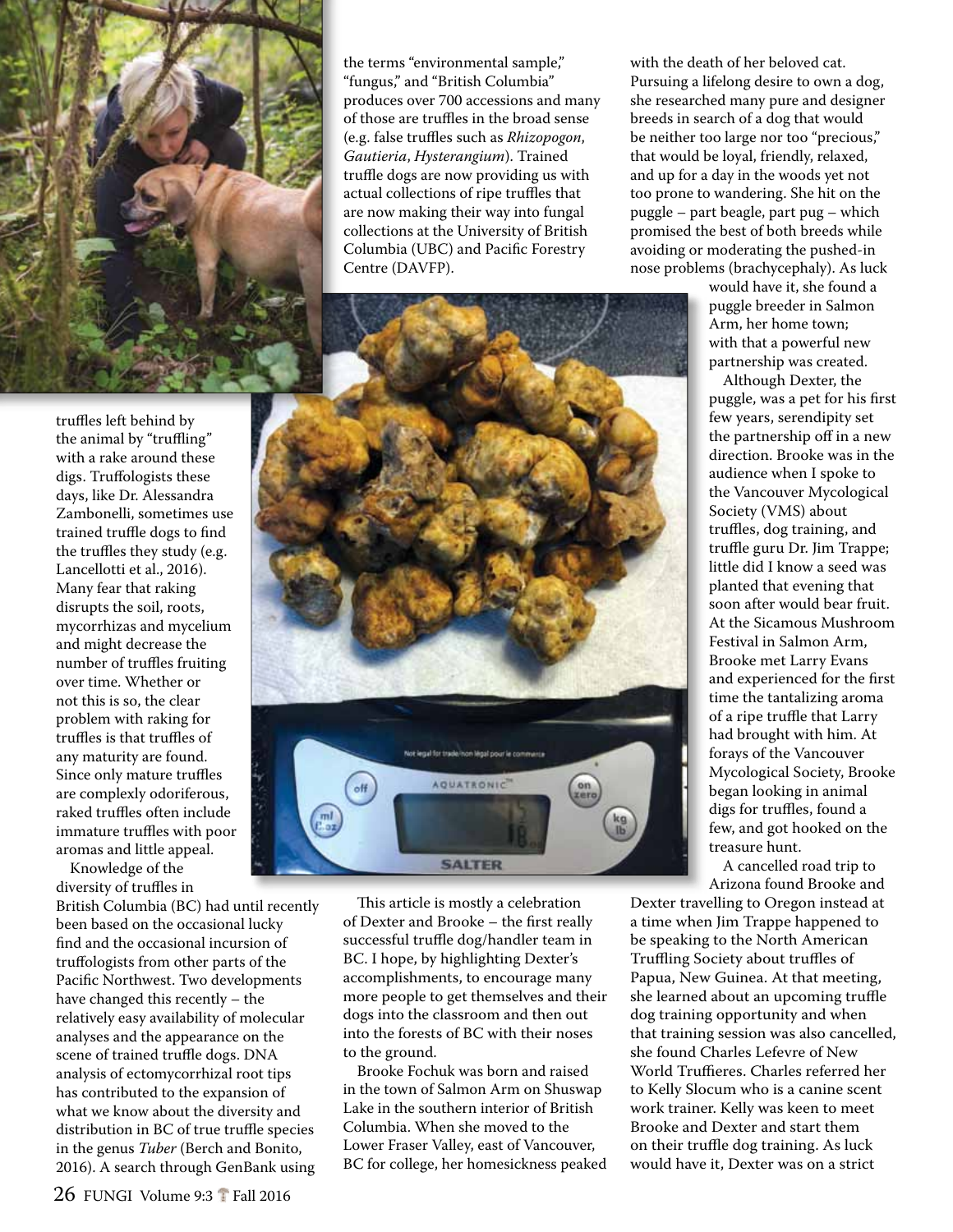diet due to a skin condition at the time and Kelly had raw pork to reward good behavior, a strong motivator for Dexter. In those first few hours, it was clear to Kelly that Dexter had promise as he progressed rapidly through the early phases of training.

When Brooke and Dexter returned home, they began serious training – twenty minutes a day for 6 months. This training at home was interspersed with two more sessions with Kelly. For Brooke, the focus was "the fundamentals" - detecting the scent and communicating the presence of the scent – in a controlled, non-distracting environment. Repetition and simplicity were key to ensure that Dexter understood what was being asked of him and did not get discouraged. Motivation with a favored food reward was also an important part of the training. Over the years, I have seen Brooke reward Dexter with cheese or carrots or prime rib, whatever it takes to keep him focused, happy and wanting more.

Then, one day Brooke and Dexter were out for one of their regular walks in a neighborhood park. Out of the blue, Dexter began to display search



| Phylum        | <b>Species</b>          |
|---------------|-------------------------|
| Ascomycota    | Elaphomyces granulatus  |
|               | Genea gardneri          |
|               | Hydnotrya cerebriformis |
|               | Leucangium carthusianum |
|               | Tube anniae             |
|               | Tuber beyerlei          |
|               | Tuber borchii           |
|               | Tuber gibbosum          |
|               | Tuber melanosporum      |
|               | Tuber oregonense        |
| Basidiomycota | Chamonixia caespitosa   |
|               | Hymenogaster niveus     |
|               | Hymenogaster subalpinus |
|               | Hysterangium setchellii |
|               | Melanogaster sp.        |
|               | Rhizopogon hawkerae     |
| Glomeromycota | Glomus sp. nov.         |
| Zygomycota    | Endogone lactiflua      |

Table 1. Examples of the truffle species found by Dexter and Brooke in southwestern British Columbia.

characteristics; they headed down a bank and neared a Douglas-fir tree under which Dexter found a small (about the size of a quarter), ripe, truffle which I was later able to confirm as *Tuber oregonense*, the winter Oregon white truffle. Their very first truffle find in British Columbia! Excitement enveloped them both. Brooke became even more determined to find truffles locally but soon became frustrated that there were no other serious truffle dog teams in BC. So, she connected with like-minded folks in Washington State to learn the attributes of productive truffle sites and apply those parameters to BC forests. According to Brooke, she had to search many promising sites in BC to find a few with culinary native truffles.

But, Brooke and Dexter have not limited themselves to culinary truffles; they have been the driving force in exploring the diversity of truffle species in BC. What astonishes me is that Dexter is able to detect truffles from the four Phyla of fungi – Ascomycota, Basidiomycota, Glomeromycota, and Zygomycota (Table 1). What odors could this diverse group of fungi have in common? Dexter steps over and around mushrooms of all types to find truffles, so it is not just some generic "fungus" smell that he detects. Now, I have smelled and enjoyed the heady aromas of the Oregon white and black truffles so I can completely understand how dogs like Dexter can find those, but have you